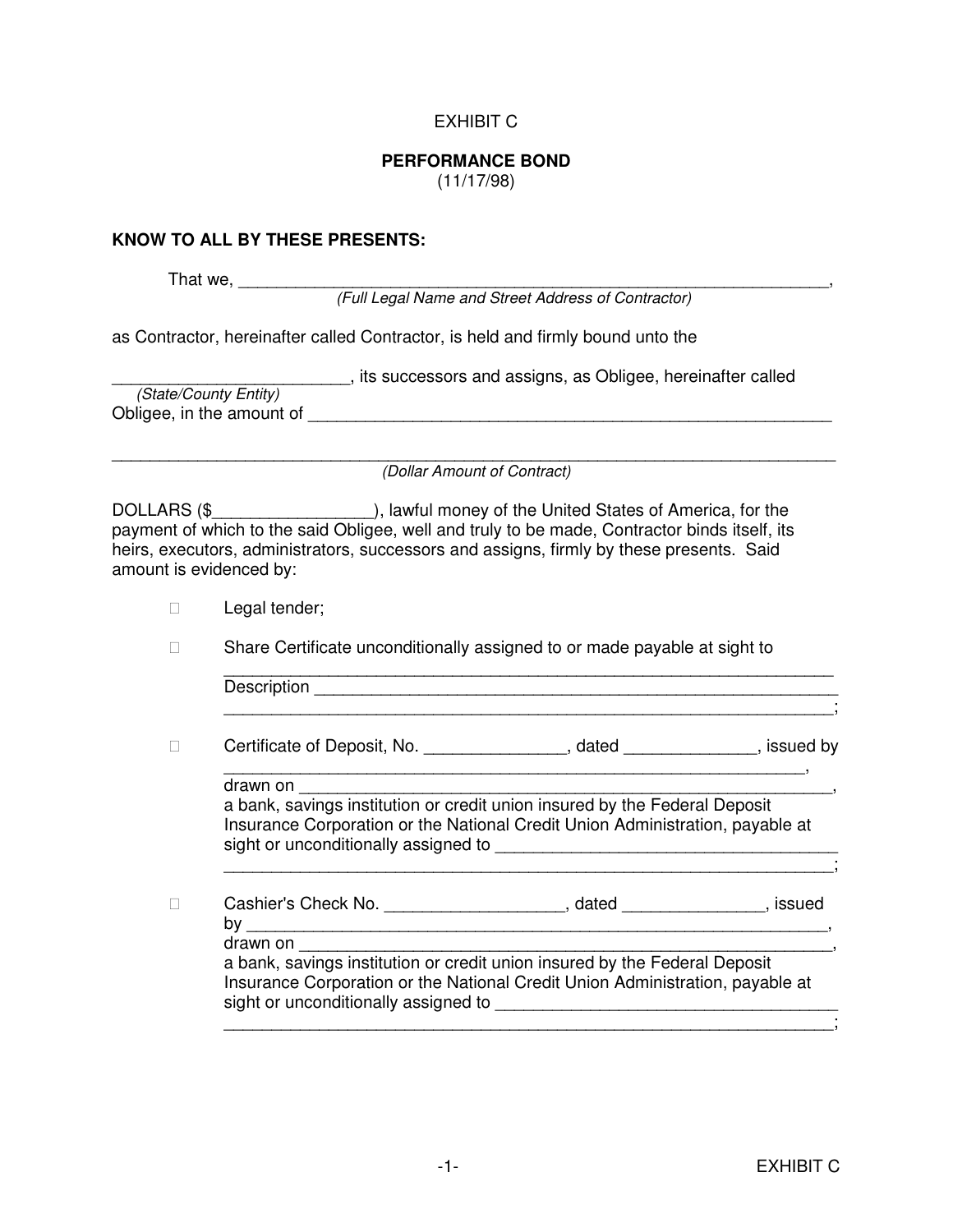| drawn on<br>drawn on | a bank, savings institution or credit union insured by the Federal Deposit<br>Insurance Corporation or the National Credit Union Administration, payable at<br>Treasurer's Check No. _____________________, dated ________________, issued<br>Insurance Corporation or the National Credit Union Administration, payable at<br>Official Check No. _____________________________, dated _____________________, issued<br>a bank, savings institution or credit union insured by the Federal Deposit<br>Insurance Corporation or the National Credit Union Administration, payable at |                                                                                                                                                                                                                                                                                                                                                                                                                                                                                                                                                                                                    |
|----------------------|-------------------------------------------------------------------------------------------------------------------------------------------------------------------------------------------------------------------------------------------------------------------------------------------------------------------------------------------------------------------------------------------------------------------------------------------------------------------------------------------------------------------------------------------------------------------------------------|----------------------------------------------------------------------------------------------------------------------------------------------------------------------------------------------------------------------------------------------------------------------------------------------------------------------------------------------------------------------------------------------------------------------------------------------------------------------------------------------------------------------------------------------------------------------------------------------------|
|                      |                                                                                                                                                                                                                                                                                                                                                                                                                                                                                                                                                                                     |                                                                                                                                                                                                                                                                                                                                                                                                                                                                                                                                                                                                    |
|                      |                                                                                                                                                                                                                                                                                                                                                                                                                                                                                                                                                                                     |                                                                                                                                                                                                                                                                                                                                                                                                                                                                                                                                                                                                    |
|                      |                                                                                                                                                                                                                                                                                                                                                                                                                                                                                                                                                                                     |                                                                                                                                                                                                                                                                                                                                                                                                                                                                                                                                                                                                    |
|                      |                                                                                                                                                                                                                                                                                                                                                                                                                                                                                                                                                                                     |                                                                                                                                                                                                                                                                                                                                                                                                                                                                                                                                                                                                    |
|                      |                                                                                                                                                                                                                                                                                                                                                                                                                                                                                                                                                                                     |                                                                                                                                                                                                                                                                                                                                                                                                                                                                                                                                                                                                    |
|                      |                                                                                                                                                                                                                                                                                                                                                                                                                                                                                                                                                                                     |                                                                                                                                                                                                                                                                                                                                                                                                                                                                                                                                                                                                    |
|                      |                                                                                                                                                                                                                                                                                                                                                                                                                                                                                                                                                                                     |                                                                                                                                                                                                                                                                                                                                                                                                                                                                                                                                                                                                    |
|                      |                                                                                                                                                                                                                                                                                                                                                                                                                                                                                                                                                                                     |                                                                                                                                                                                                                                                                                                                                                                                                                                                                                                                                                                                                    |
|                      |                                                                                                                                                                                                                                                                                                                                                                                                                                                                                                                                                                                     |                                                                                                                                                                                                                                                                                                                                                                                                                                                                                                                                                                                                    |
|                      |                                                                                                                                                                                                                                                                                                                                                                                                                                                                                                                                                                                     |                                                                                                                                                                                                                                                                                                                                                                                                                                                                                                                                                                                                    |
|                      |                                                                                                                                                                                                                                                                                                                                                                                                                                                                                                                                                                                     |                                                                                                                                                                                                                                                                                                                                                                                                                                                                                                                                                                                                    |
|                      |                                                                                                                                                                                                                                                                                                                                                                                                                                                                                                                                                                                     |                                                                                                                                                                                                                                                                                                                                                                                                                                                                                                                                                                                                    |
|                      |                                                                                                                                                                                                                                                                                                                                                                                                                                                                                                                                                                                     |                                                                                                                                                                                                                                                                                                                                                                                                                                                                                                                                                                                                    |
|                      |                                                                                                                                                                                                                                                                                                                                                                                                                                                                                                                                                                                     |                                                                                                                                                                                                                                                                                                                                                                                                                                                                                                                                                                                                    |
|                      |                                                                                                                                                                                                                                                                                                                                                                                                                                                                                                                                                                                     |                                                                                                                                                                                                                                                                                                                                                                                                                                                                                                                                                                                                    |
|                      |                                                                                                                                                                                                                                                                                                                                                                                                                                                                                                                                                                                     | Certified Check No. _______________________, dated ____________, accepted by a bank, savings institution or credit union insured by the Federal<br>Deposit Insurance Corporation or the National Credit Union Administration,<br>payable at sight or unconditionally assigned<br>The Contractor has by written agreement dated __________________ entered into a<br>contract with Obligee for the following Project: Contract Contract Contract Contract Contract Contract Contract Contract Contract Contract Contract Contract Contract Contract Contract Contract Contract Contract Contract Co |

hereinafter called Contract, which Contract is incorporated herein by reference and made a part hereof.

## **NOW, THEREFORE,**